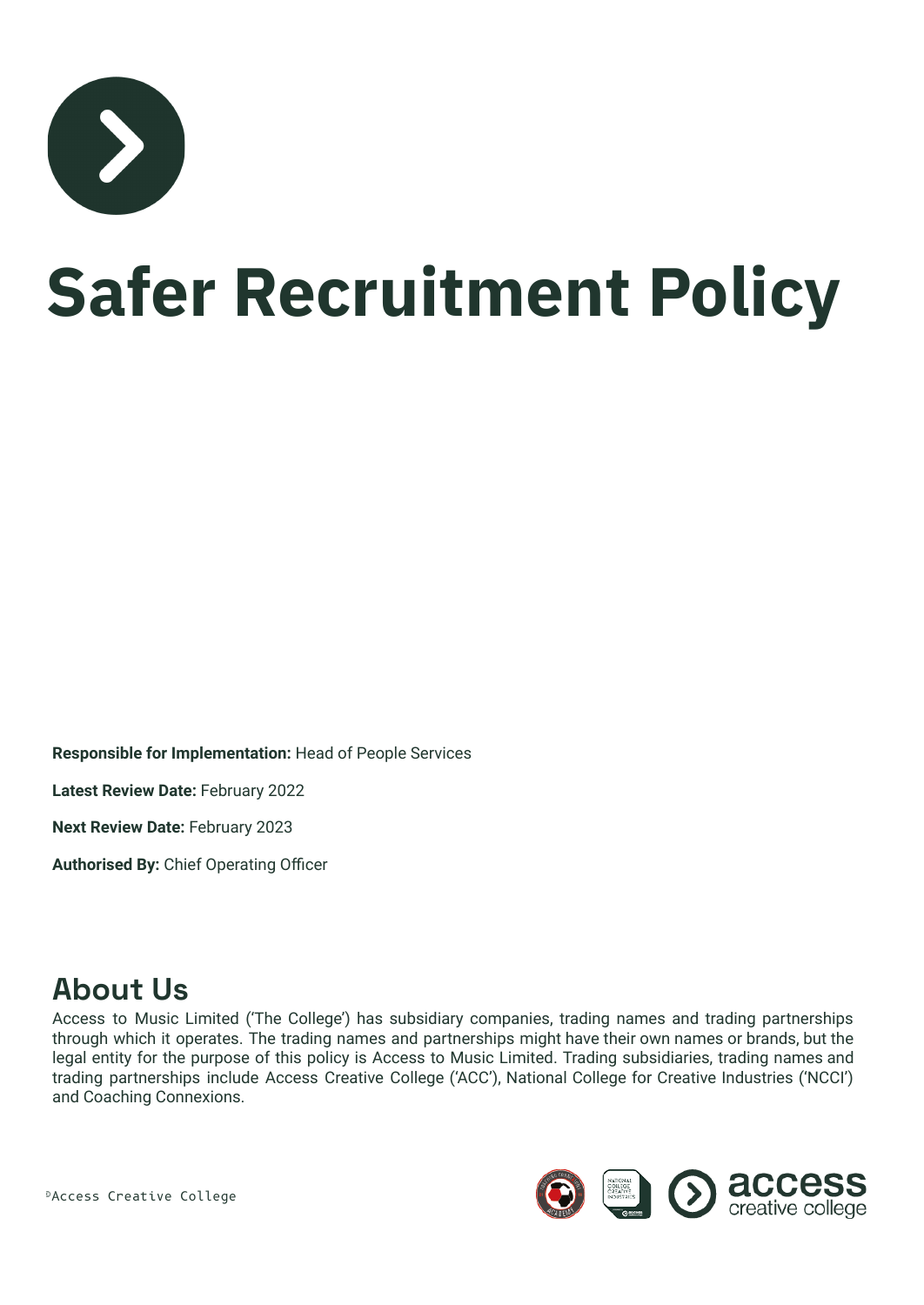

| <b>Introduction</b>                | $\overline{2}$          |
|------------------------------------|-------------------------|
| <b>Purpose</b>                     | 3                       |
| <b>Scope</b>                       | $\overline{\mathbf{4}}$ |
| <b>Policy Objectives</b>           | 4                       |
| <b>Roles and Responsibilities</b>  | 5                       |
| <b>Statutory Responsibilities</b>  | $5\phantom{1}$          |
| <b>Pre-recruitment Process</b>     | 6                       |
| <b>Recruitment Process</b>         | 6                       |
| <b>Post Recruitment Process</b>    | 10                      |
| Agency and third party staff       | 11                      |
| Self-employed staff                | 11                      |
| <b>Volunteers</b>                  | 11                      |
| <b>Recruitment of Apprentices</b>  | 14                      |
| <b>Single Central Record (SCR)</b> | 14                      |
| <b>Monitoring and review</b>       | 14                      |





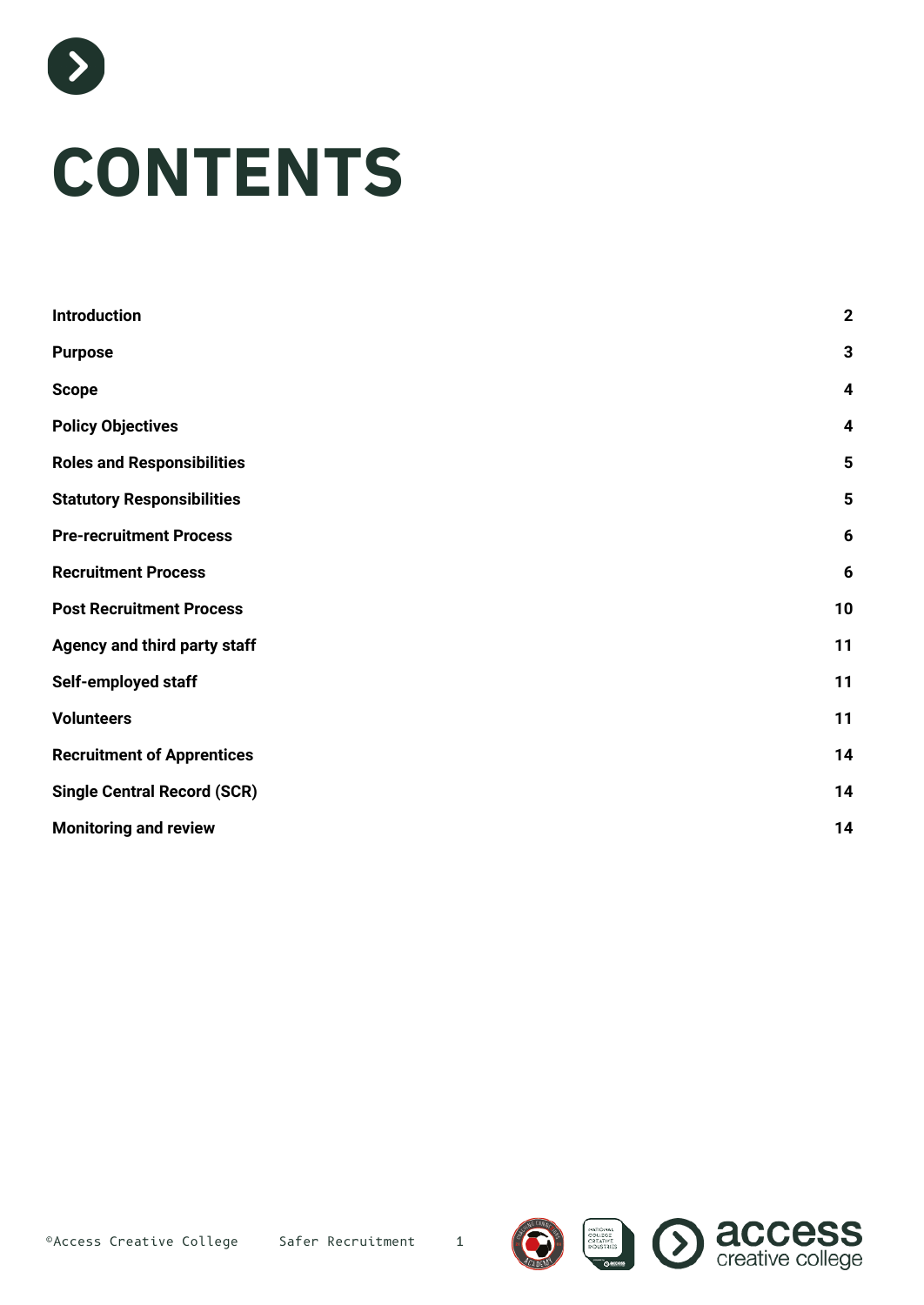

### <span id="page-2-0"></span>**Introduction**

Access Creative College (ACC) and brands within the Group (Coaching Connexion, dBs Institute and National College Creative Industries) has at its core a commitment to deliver outstanding education and as such wants to ensure the best people are recruited.

To help achieve ACC's aims and objectives, it is essential that people with the relevant skills, attitude, qualifications and experience, are recruited. The prime focus of ACC is teaching and learning. Therefore, it is vital that applicants demonstrate a commitment to the provision of high quality teaching and learning, as well as continuous improvement, to enable students to achieve their potential. ACC is committed to promoting and safeguarding the welfare of children, young people and adults at risk and this commitment is fundamental to the recruitment and selection of applicants.

As such when making recruitment decisions, ACC ensures the children, young people and any adults at risk are safeguarded from harm by:

1. Making sure ACC's commitment to safeguarding children and vulnerable people is strongly promoted in order to deter unsuitable people.

2. Having robust safeguards in place throughout the recruitment process to flag up candidates who may be unsuitable to work with children and vulnerable people and reject them.

3. Take up references and complete all relevant pre-employment checks for candidates to prevent unsuitable people from being appointed; and

4. Monitor new employees during the induction period to observe their behaviours and attitudes and following induction, implement an appropriate system of supervision and appraisal.

Relevant legislation and guidance

- Keeping children safe in education (DfE 2021)
- Safeguarding Vulnerable Groups Act 2006
- Education (Health Standards) (England) Regulations 2003
- Education Act 2002
- Equality Act 2010 ©Access Creative College Safer Recruitment 2
- Protection of Freedoms Act 2012
- DBS Code of Practice (amended 2016)
- Rehabilitation of Offenders Act 1974 (exceptions order 1975) (as amended 2013 & 2020)
- UK General Data Protection Regulations (UK GDPR) 2018





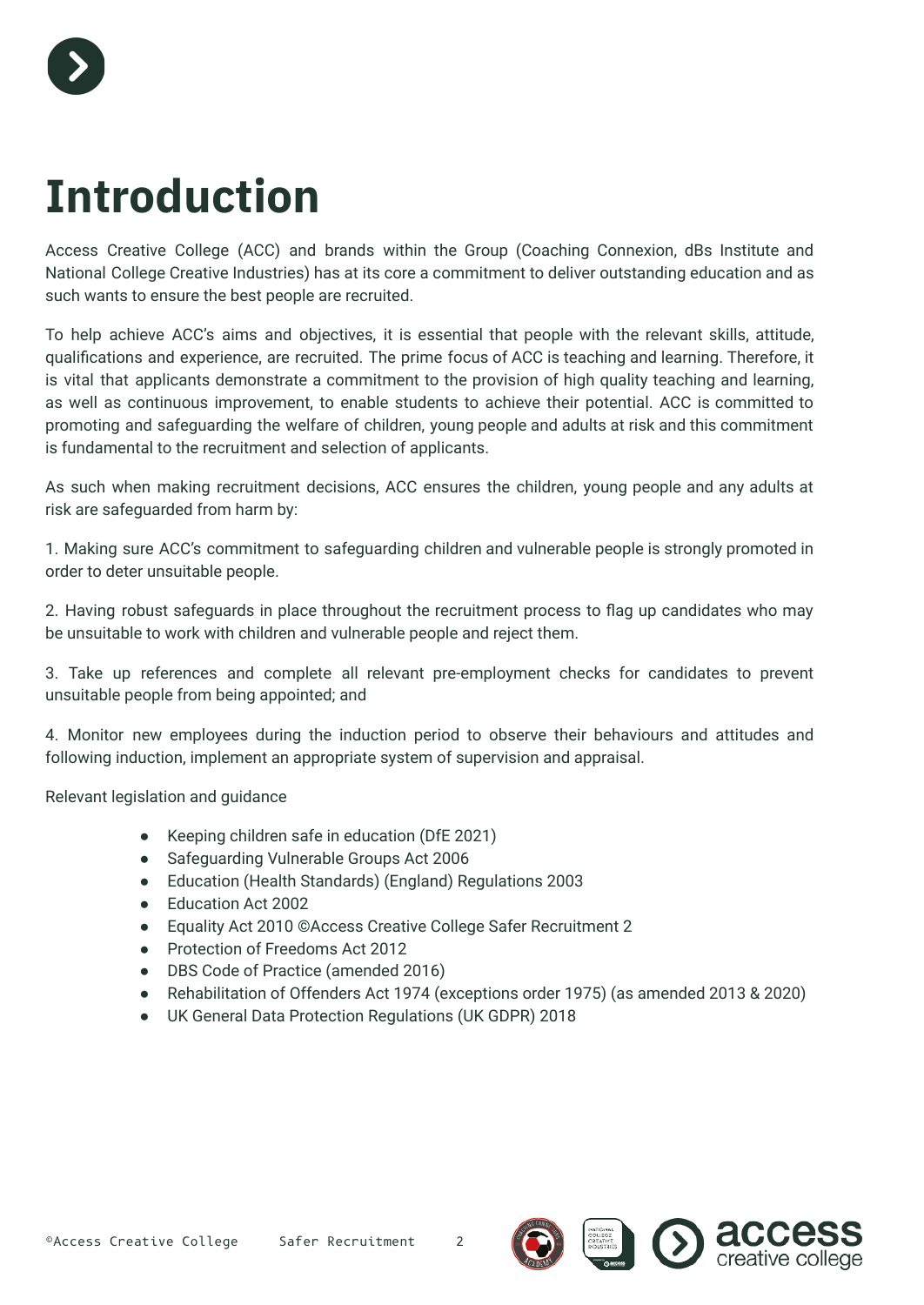

### <span id="page-3-0"></span>**Purpose**

The purpose of this Safer Recruitment Policy is to set out the ACC recruitment process which aim to:

- Recruit and develop outstanding practitioners.
- Ensure that the recruitment of both permanent and fixed-term staff (including voluntary) is conducted in a fair, effective and efficient manner.
- Ensure that all relevant equalities legislation is adhered to.
- Ensure that staff deal professionally with both external and internal candidates at all stages of the process.

The following principles are encompassed in this policy:

- All applicants will receive fair treatment and a high quality service.
- The job description and person specification are essential tools and will be used throughout the process.
- Employees will be recruited on the knowledge, experience and skills needed for the job.
- Selection will be carried out by a panel with at least two members.
- Appointment will be based on a minimum of a curriculum vitae, short listing and interview, and receipt of right to work documentation and suitable references.
- Monitoring and Evaluation are essential for assessing the effectiveness of the process.
- Internal opportunities will be advertised with requests for internal expression of interests and all vacancies are made available to internal applicants who will also receive feedback on their application from the Hiring Manager.
- All external opportunities will be advertised for a minimum of 7 calendar days.
- The Equality Act (2010) makes it a requirement to make reasonable adjustments to the recruitment process if an applicant makes the employer aware that they have a disability. This applies to the entire recruitment process, from advertisement to appointment.

The provisions of this policy should be read in conjunction with ACC's policies on Equality, Diversity and Inclusion, Safeguarding, Child Protection and Prevent Policy, the Recruitment of Ex-Offenders and the use of Disclosure information, Verification of Identity, Rights to Work and Disclosure and Barring Service checks, and any additional Pre-Employment Checks and verification requirement. The College will include, where appropriate, those arrangements required by our partner organisations. Applicants for positions will be asked to provide relevant information, documents and forms linked to the application of processes of candidate assessment in line with our General Privacy notice.

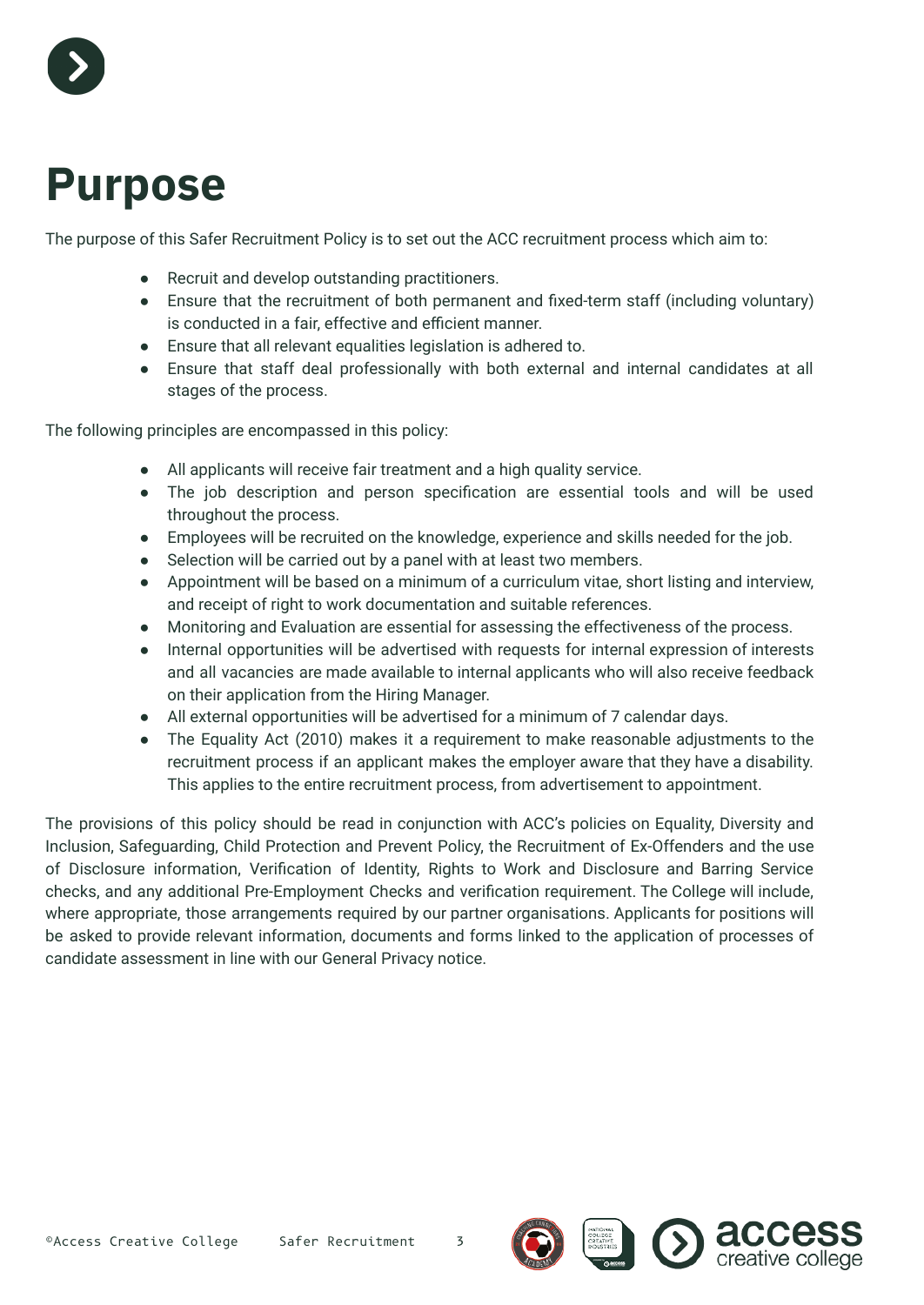

### <span id="page-4-0"></span>**Scope**

This policy applies to all jobs within ACC, regardless of hours or role, excluding applications or CVs received from agency workers or agencies, unless ACC has specifically commissioned them. This policy is in place to promote good practice and to ensure that the recruitment and selection methods used by ACC are fair, consistent and in line with relevant legislation.

This Safer Recruitment Policy applies to all employees of ACC who are responsible for and involved in the recruitment and selection of all staff.

The document contains the process for ACC staff to follow in order to comply with legal duties, to ensure the recruitment process is transparent and fair and to ensure that the welfare of children in the College's care are protected. Everyone within the College community has a responsibility to adhere to it.

## <span id="page-4-1"></span>**Policy Objectives**

ACC will ensure that the recruitment and selection of staff is carried out in a professional, timely and effective manner and the People Services Department will monitor the recruitment process.

All candidates will be assessed in a fair, consistent and robust manner, free from discrimination. ACC supports the principle of open competition, and will seek to appoint the best person for the job, based on individual merit. Candidates will be assessed in the same way, against the requirements of the role, including internal candidates, or others personally known to the interview panel.

A predefined job description and person specification is prepared for each job, based upon objectively justifiable criteria in terms of the skills, knowledge and abilities required to do the job. Assessment of each applicant for short-listing and at interview will be undertaken objectively against the pre-defined criteria in the person specification and must be recorded.

All job applicants are required to complete an online application form alongside their CV and Cover Letter. ACC will not employ anyone of compulsory school age, other than those who are entering into an approved Apprenticeship, or current learners engaged as Student Ambassadors and/or Centre Ambassadors.

All offers of employment are conditional upon the ACC's recruitment, Pre-employment and vetting checks, as outlined in the offer letter.

The sound recording of any meetings or discussions that take place at any stage of this procedure is not permitted, unless there is written consent obtained in advance from all parties.



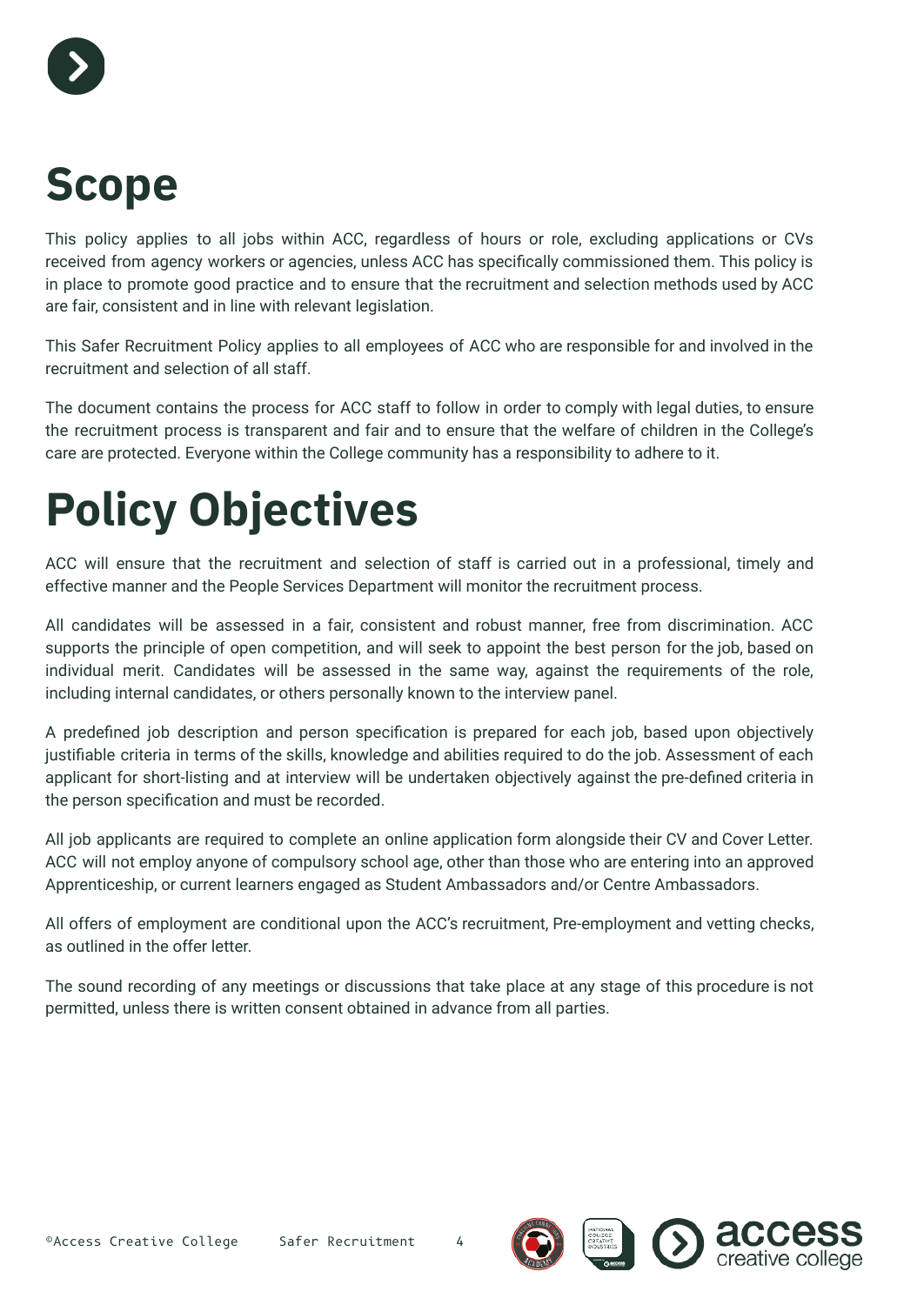

### <span id="page-5-0"></span>**Roles and Responsibilities**

It is the responsibility of People Services to:

- Ensure ACC has effective policies and procedures in place for recruitment of all staff and volunteers in accordance with current guidance and legal requirements.
- Monitor the ACC's compliance with them.

It is the responsibility of all staff involved in recruitment to:

- Ensure that ACC operates safe recruitment procedures and makes sure all appropriate checks are carried out on all staff and volunteers who work at the College.
- To monitor contractors' and agencies' compliance with this document.
- <span id="page-5-1"></span>● Promote welfare of children and young people at every stage of the procedure.

### **Statutory Responsibilities**

ACC will avoid unlawful discrimination in all aspects of employment including recruitment and opportunities for selection and promotion. Therefore, the principles of ACC's Equality, Diversity and Inclusion policy and related documents are inherent in this policy.

ACC is committed to promoting a culture of Diversity and Inclusivity for all our employees and potential employees. We welcome applications from people of all backgrounds. In recognition of our commitment, we would particularly encourage applications from groups who are currently under-represented, including those from the Black, Asian and Minority Ethnic (BAME) communities, People with Disabilities and Women.

The Recruitment and Selection Policy complies with the Groups' Safeguarding, Child Protection and Prevent Policy, which requires that appropriate action is taken to prevent unsuitable people working with children, young people and adults at risk.

As an organisation using the Disclosure and Barring Service (DBS), the Group complies fully with the DBS Code of Practice and undertakes to treat all applicants fairly. Under the Rehabilitation of Offenders Act 1974 (Exceptions) Order 1975, the Group is permitted to ask questions about whether an applicant has any unspent conditional cautions or convictions under the Rehabilitation of Offenders Act 1974, and/or whether they have any adult cautions (simple or conditional) or spent convictions that are not protected as defined by the Rehabilitation of Offenders Act 1974 (Exceptions) Order 1975 (Amendment) (England and Wales) Order 2020.

The Group is required under the Immigration, Asylum and Nationality Act 2006 to verify that all new employees are legally entitled to work in the UK. All candidates attending an interview will be required to bring proof of their eligibility to work in the UK so that their entitlement can be checked before any offers of employment are made.

The management of information obtained through the recruitment and selection process will be undertaken in accordance with the Group's Data Protection, Document Retention and Employee Data policies.

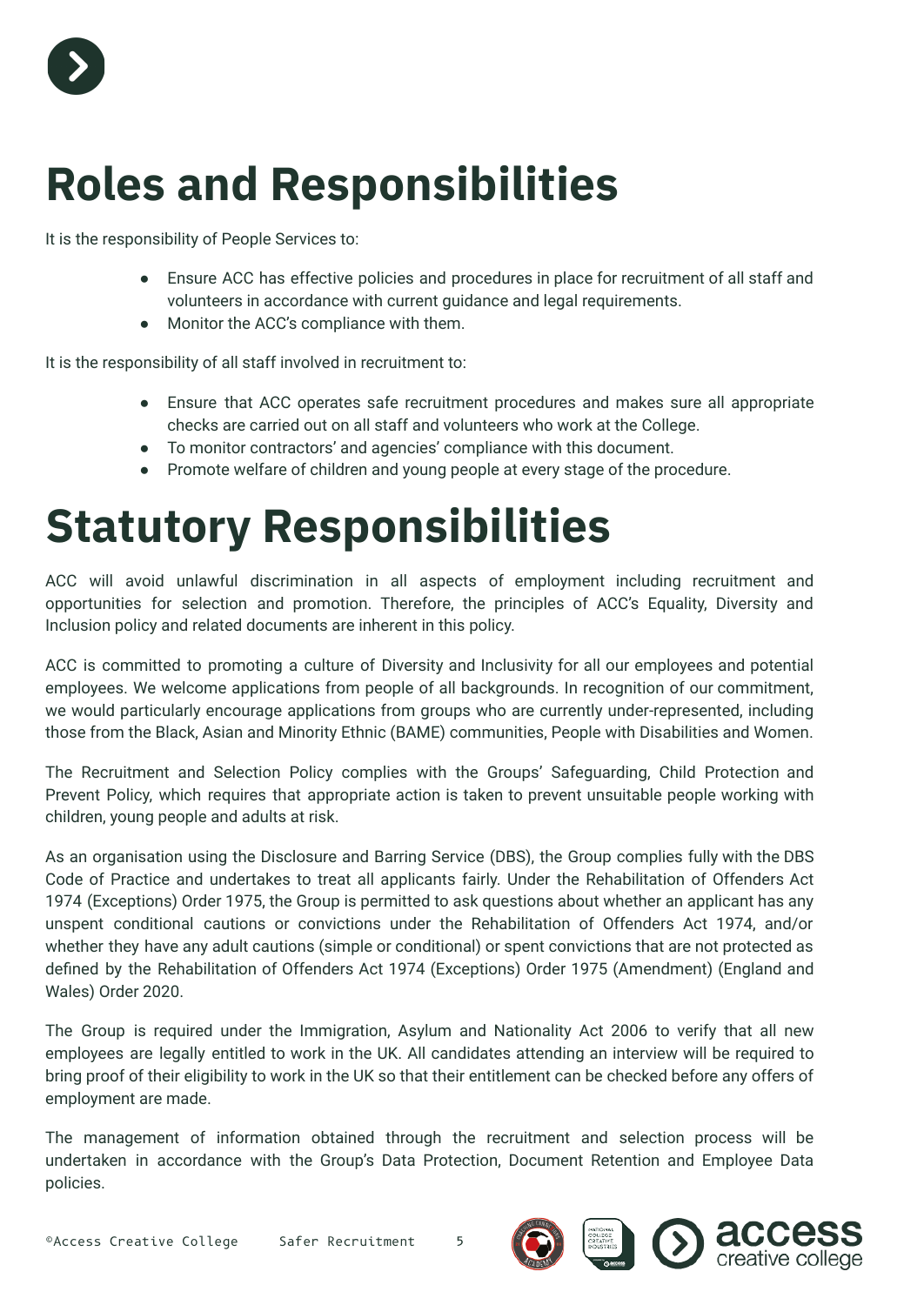

On-line checks of candidates or staff on social networking sites or through a third party are not permitted, unless in exceptional circumstances when an authorised member of staff, e.g. a member of the People Services team or an investigating manager, might be required to do so.

### <span id="page-6-0"></span>**Pre-recruitment Process**

Where a vacancy has arisen as a result of a leaver this role can be submitted to People Services for advertising once appropriate due diligence has been conducted by the Hiring Manager. This includes an assessment as to whether a like for like replacement is required and/or whether there is an opportunity to fulfil the role internally. Should the replacement role have fundamental differences to the position being vacated this will require authorisation from the ELT.

All new or additional posts will also require ELT authorisation prior to recruiting.

It is the responsibility of the Hiring Manager to ensure that this has been obtained prior to contacting People Services.

### <span id="page-6-1"></span>**Recruitment Process**

#### **1) Advertising posts**

All vacancies are normally advertised via our Recruitment Partner, and applications received using their Applicant Tracking system, as a standard this will mean vacancies are advertised on the following platforms Total Jobs, Job Site, Career Builder, Indeed, College/partner websites, Find a Job (Gov.uk) LinkedIn and Twitter.

For difficult to fill vacancies, additional advertising platforms maybe considered, including the use of role specific platforms or sites supporting specific under represented groups, in accordance with our policies and strategies for equality, diversity and inclusion, and will need authorisation from the Head of Department/Centre and Head of People Services and the availability of an appropriate recruitment budget.

#### **2) Application form**

All applicants will complete an electronic application form as part of the candidate application process within ACC's Applicant Tracking System. This includes details to:

- Fully identify the individual concerned.
- Details of their latest employer and current role.
- Confirmation that the individual has the right to work in the UK.

Additional information will also be collected including the applicant's CV, any Cover Letter provided and any responses to role specific selection criteria questions linked to the position.

#### **3) Job description and Person specification**





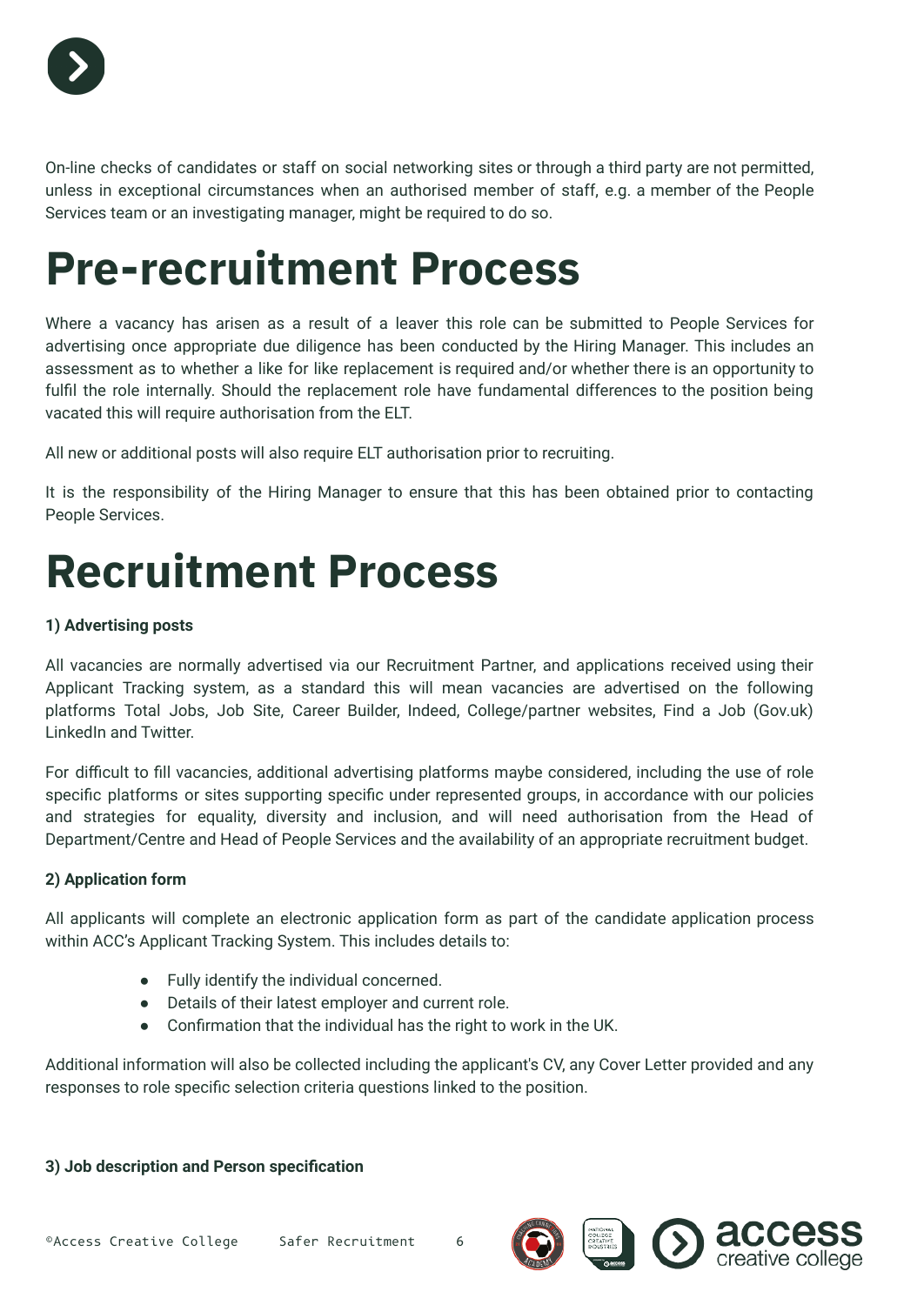

Every vacancy advertised will include an accurate job description that includes:

- The Job Title
- Job Title of the post that the role reports to.
- Purpose of the role
- Main duties and responsibilities
- The salary range
- The post holders individual responsibility to safeguard and promote the wellbeing of children and young people in their care.
- The post holders individual responsibilities in respect of Data Protection and information security.
- The person specification will highlight the knowledge, skills, experience and qualifications relevant to the role
- The person specification will also highlight any essential requirements relevant to the role.

The job description and person specification are essential features of the advertising and recruitment process and this will be reviewed by the Hiring Manager to ensure that they are up to date and verified by a member of the People Services Team.

#### **4) Shortlisting**

To support safer recruitment and to ensure fairness in the process, the recruitment panel should take adequate time to properly scrutinise the applications.

- For consistency it is recommended to assess each application against the criteria for the role, including any criteria specific to working with children through the use of a checklist
- Consider whether each application is fully completed if not, it may be returned to the applicant or discarded from the process
- Highlight any gaps (in employment etc.) to be explored further at interview should the candidate be long/shortlisted
- Look for evidence provided against the criteria set out in the person specification and the job description to support their recruitment decision
- Normally only shortlist those applications that meet all the essential criteria set out in the person specification. However, where information is not clear or partial in relation to any applications received, it may be decided by the panel to shortlist and explore the issues further at interview. A note should be added to the record to indicate where this decision has been taken.

If a greater than anticipated number of applicants meet all the essential criteria for the post, it may be decided to use any specified additional desirable criteria to make a selection for the final shortlist.

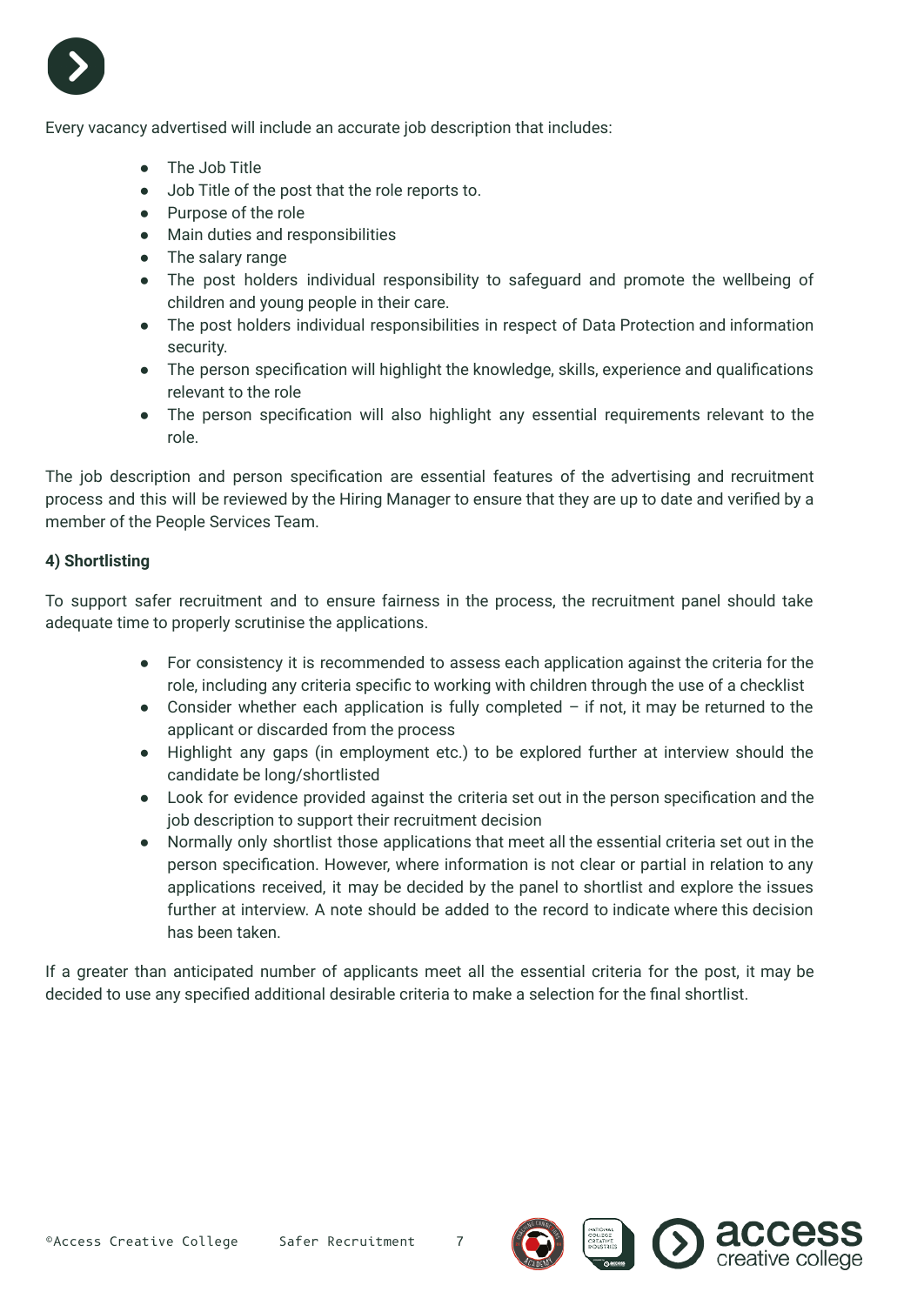

#### **5) Invitation to interview**

Candidates called to interview will receive:

- Written correspondence confirming details of the interview/assessment and any other selection techniques to be used, as well as asking candidates whether ACC needs to make any reasonable adjustments in order to facilitate their attendance and participation in the interview and selection process.
- An opportunity for candidates to ask any questions prior to the interview.

#### **6) The selection process**

Selection techniques will be determined by the nature and duties of the post, but all vacancies will require a minimum of an interview of short-listed candidates. All interview questions asked by ACC will be recorded on an Interview question and template. Scoring will be carried out objectively, with the highest scoring candidate being offered the position in the first instance.

Interviews will always be face-to-face. This can include the use of technologies to facilitate this process when candidates are currently living and/or working abroad or at large distances away from the interview location within the UK and unable to travel (e.g. Google Hangouts, Zoom, Skype).

During the interview, the panel will ask candidates to:

- Explain satisfactorily any anomalies or discrepancies in the information available to the panel which has not been explained already on their application form.
- Declare any information that is likely to appear on the DBS disclosure, which has not been disclosed already on their application form.
- Demonstrate their ability to safeguard and protect the welfare of children and young people. This will include safeguarding and PREVENT questions asked by the interview panel where applicable to the role.
- All candidates will be subject to a range of standardised role specific interview questions and assessment tasks. In addition, Candidates may also be asked individual questions relating to gaps in their employment history, and/or relevant criminal history disclosed that require clarification.

#### **7) Pre-employment checks**

Appointable and successful candidates will receive a conditional offer of employment that is subject to the following conditions and checks:

> ● References: We need at least two references to cover employment, education or activities for the previous 3 years. We prefer that one referee is the current or most recent employer. In cases where this is a first job, we can accept references from Volunteer Managers, College/University Lecturers or School Headteachers.

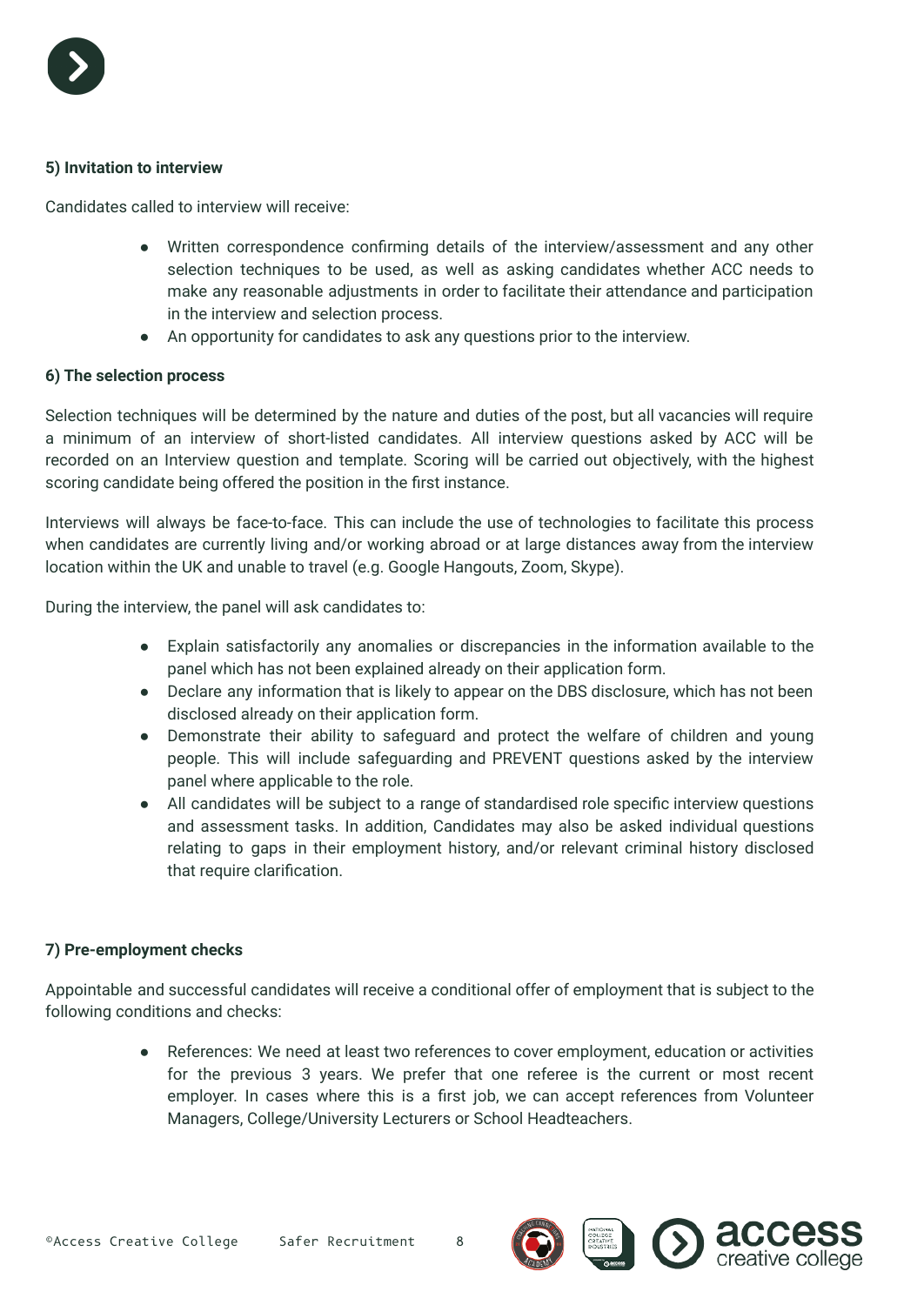

- Proof of Qualifications: Specifically those relevant to the role and where applicable the highest level teaching qualification.
- Right to Work: We need to verify identity to ensure you have the Right to Work in the UK. To do this we need to see an original copy of either candidate's passport (and Visa if applicable); Or, a full birth certificate (issued within 1 month of birth) alongside your National Insurance Card, P45 or P60. Further details on accepted ID can be found here, [Prove your right to work to an employer](https://www.gov.uk/prove-right-to-work)
- DBS: The level of DBS check required will be identified based on the nature of your role, however all staff are required to undergo a DBS check. ACC will only accept existing DBS that are less than 6 months old or where an applicant is registered on the update service and a valid check can be conducted. Should there be situations where staff could be appointed to a role 'pending DBS checks' but given restricted duties, if we subsequently receive a DBS back with concerns which would preclude continuation of employment we make that clear in this section.

#### **8) References**

The purpose of seeking references is to obtain objective and factual information to support appointment decisions. They will always be sought and obtained directly from the referee and preferably from a senior person with appropriate authority, not just a colleague.

References will be requested at the conditional offer stage with candidates being required to complete a google form disclosing referee details. Open references will not be relied upon. References will only be accepted from legitimate email addresses. References will be scrutinised, and any concerns will be resolved satisfactorily before the appointment is confirmed.

Where it is not possible to obtain two employment references, the recruitment team will seek to obtain one employment reference and may seek an additional personal reference.

All Referees will always ask specific questions about:

- The candidate's suitability for working with children and young people.
- Any issues, concerns or allegations, that relate to the safeguarding of children and young people.

References will be checked to ensure all specific questions have been answered satisfactorily and where required, the referee will be contacted to obtain clarification in order to ensure sufficient information is obtained. References will also be compared to information provided by the applicant in their application and during the interview and selection process. Any discrepancies will be discussed with the individual prior to appointments being confirmed.





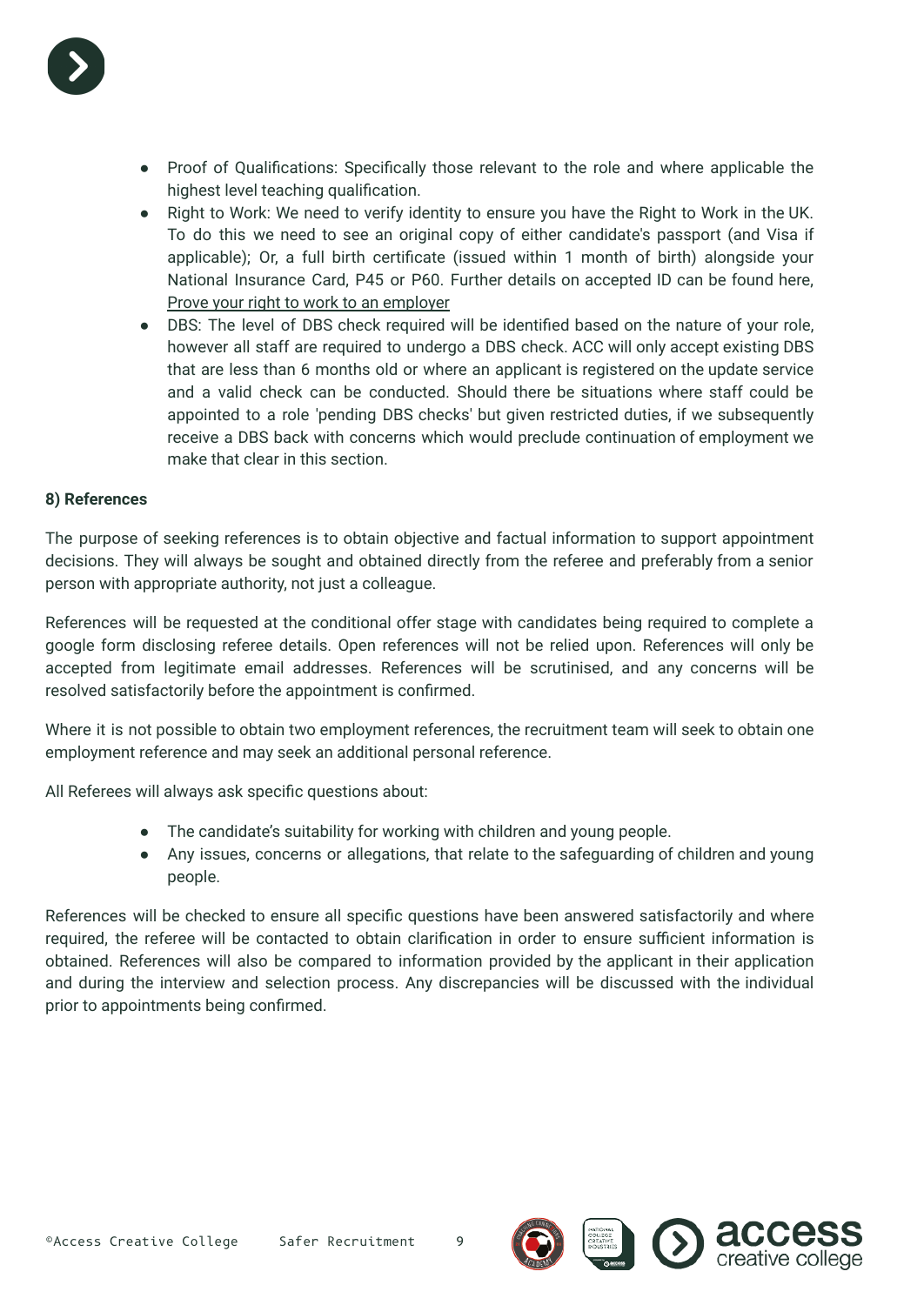

### <span id="page-10-0"></span>**Post Recruitment Process**

#### **1. Induction**

All staff and volunteers who are new to ACC will receive information on the relevant child protection policy and procedures, safeguarding policies, whistleblowing policy, data protection and guidance on safe working practices as part of their induction training.

All policies are available via Google Drive.

All new staff will complete mandatory training in relation to:

- Keeping Children Safe in Education (KCSIE).
- Child Protection in Education / Safeguarding Young People. and Adults
- The PREVENT duty.
- Data Protection Act 2018 and the UK General Data Protection Regulations (UK GDPR).
- Equality and Diversity.
- Additional training will also be carried out in respect of ACC systems, Moodle, HRIS, Guru, and My Concern Safeguarding system as well as a number of mandatory e-learning modules linked to health and safety and safe working.
- An additional induction and mentoring process will also be put in place for new teachers to enable them to understand the broader requirements of the role.

All successful candidates will undergo a period of monitoring as part of a probationary period (new staff) and will:

- Meet regularly with their induction manager.
- Meet regularly with their line manager.
- Attend any appropriate training.

#### **2. Initial teacher training**

ACC pride themselves on employing teachers with relevant and current industry knowledge and experience therefore where teaching staff are employed who are unqualified we are committed to ensuring they receive suitable mentoring and are enrolled in Teacher Training through a recognised provider.

Wherever possible we will seek to ensure that teaching staff hold relevant teaching qualifications on appointment, particularly in senior roles, but reserve the right to appoint appropriately skilled vocational practitioners subject to their commitment to undergo relevant Initial Teacher training.





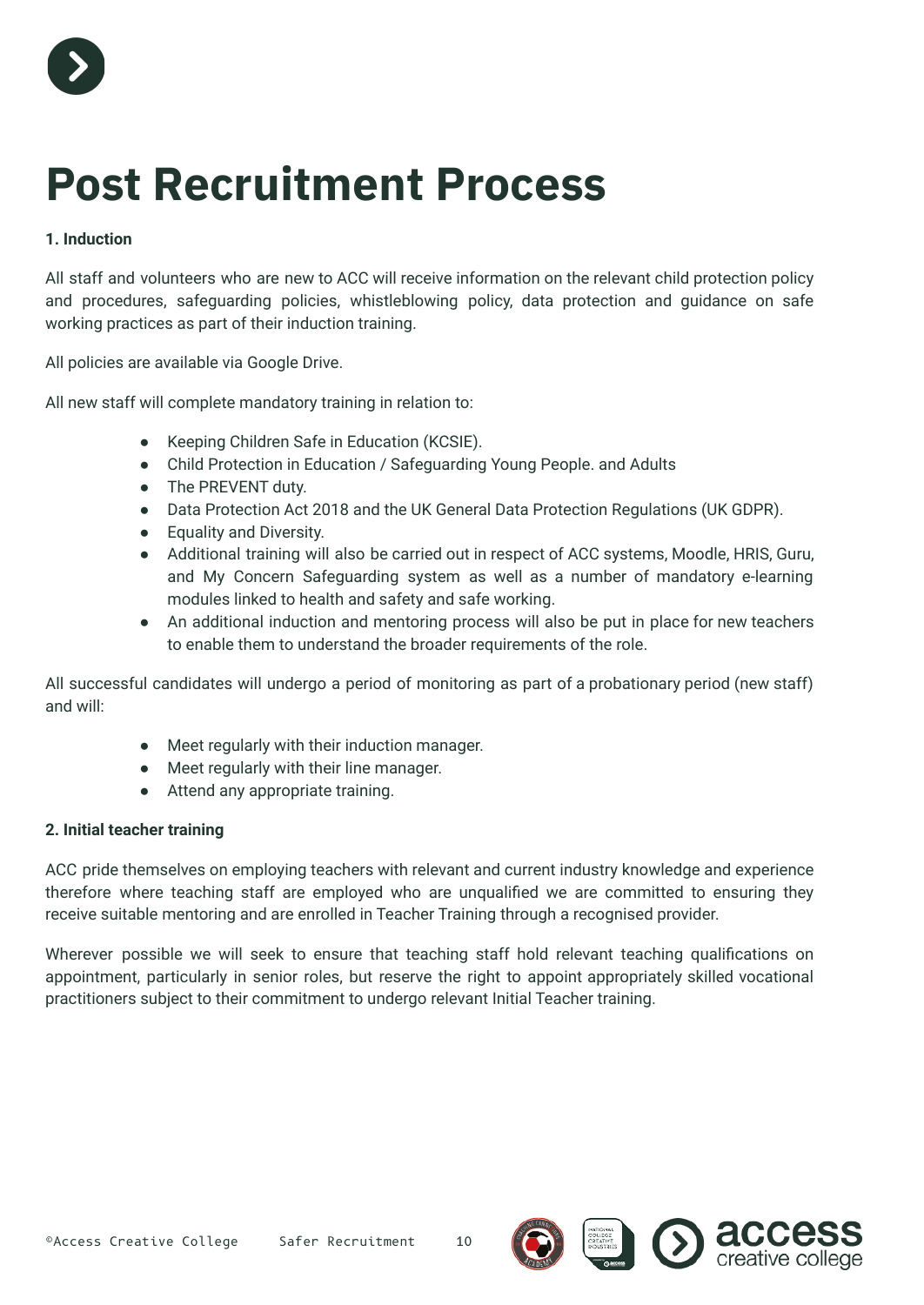

### <span id="page-11-0"></span>**Agency and third party staff**

ACC will ensure agencies adopt the same robust recruitment and vetting procedures that minimise the risk of employment to people who may abuse their position of trust or who are otherwise unsuited to such work. ACC must obtain written confirmation from any agency, third party organisation or contractor that all relevant safeguarding and pre-employment checks have been satisfactorily completed. Any information disclosed as part of the DBS checks will be treated confidentially. In relation to an enhanced DBS certificate, the written confirmation must confirm a certificate has been obtained by the employer (e.g., the agency, the contractor firm). Where a position requires a barred list check (where an individual will be engaged in regulated activity), this must also be included in the confirmation from the agency, third party organisation or contractor. All of the above checks must be confirmed in writing to ACC prior to the individual arriving at the relevant site for work. ACC will carry out identity checks when the individual arrives at the college in order to ensure the person presenting to them is the same person that the checks have been confirmed for. This will involve checking the individual's identification by seeing a driving licence (photo card) or passport or company photo ID card. College's must notify their People Services Manager immediately if there are any safeguarding issues with agency staff.

### <span id="page-11-1"></span>**Self-employed staff**

Where an individual is required to work at ACC and has self-employed status, it will be necessary for relevant checks to be completed prior to them providing their services. This includes identity checks and ensuring they have the right to work in the UK.

If they are going to be engaged in regulated activity, working unsupervised or could fall within the categories of frequent or intensive, consideration should be given to obtaining a DBS certificate for the individual as self-employed individuals are not able to make an application directly to DBS. However, ACC recognises that this process will provide an individual with a DBS certificate in the name of ACC which potentially could be taken elsewhere.

### <span id="page-11-2"></span>**Volunteers**

ACC will require that all necessary checks and DBS requirements have been satisfactorily completed for voluntary staff. A volunteer is usually eligible for a DBS certificate where the fee is waived. In order for this to be possible, the volunteer must not benefit from the position, receive any payment for the role (except for approved expenses), be on a work placement, be on a course requiring the role to be fulfilled or be in a trainee position that will lead to a full time role/qualification.

A volunteer must still provide the standard identity documents as per other employees. A volunteer who teaches unsupervised or looks after children without supervision on a regular basis or provides personal care on a one-off basis in a college will be in regulated activity. They must therefore have an enhanced DBS certificate with barred list information completed prior to commencing this role.